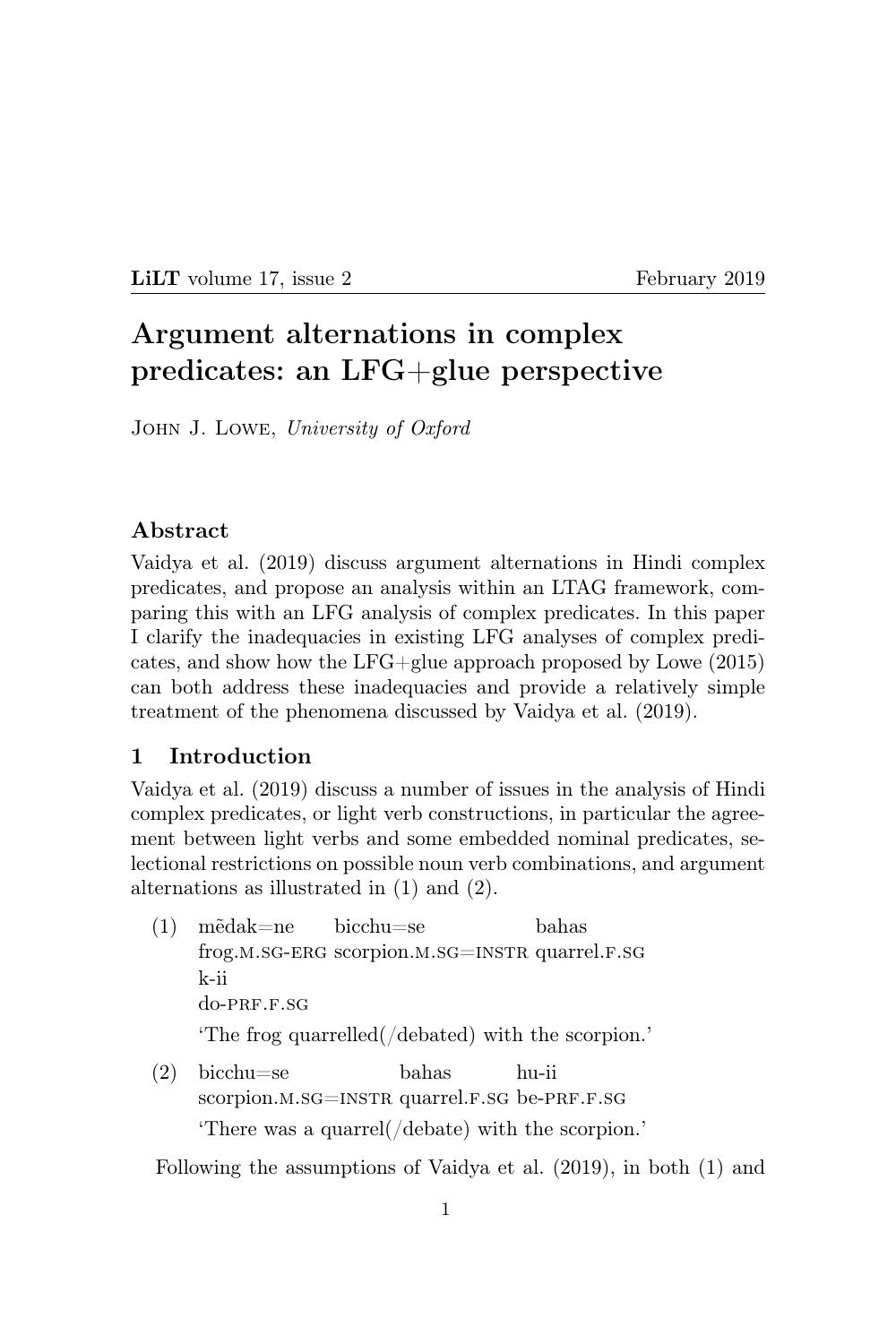(2) the noun bahas forms a complex predicate with the following light verb; the light verb also agrees with the gender of the noun (rather than showing default masculine gender). In (1), the complex predicate has two arguments, whereas in the resultative construction in (2), it has only one, the agent argument being impossible with the 'intransitivizing' light verb hu 'become'. According to Vaidya et al. (2019), kar 'do' vs. hu 'become' is the most productive light verb alternation in Hindi, but there are some nouns which cannot combine with hu because they imply too great a degree of agentivity (Ahmed and Butt, 2011, 308).

Vaidya et al. (2019) propose an analysis of these phenomena in an LTAG framework, comparing this with an LFG analysis of complex predicates. In the following I clarify the inadequacies in existing LFG analyses of complex predicates, and show how the LFG+glue approach proposed by Lowe (2015) can both address these inadequacies and provide a relatively simple treatment of the phenomena discussed by Vaidya et al. (2019).

#### 2 Predicate fusion and argument merger in LFG

LFG approaches to complex predicates share with Vaidya et al. (2019) the commitment to a syntactic analysis of predicate formation, based on work by Mohanan (1994), Butt (1995) and Alsina (1996). Since this early LFG work, a rich vein of research has developed on complex predicates, much of it by Miriam Butt and colleagues.<sup>1</sup> The standard LFG treatment of complex predicates comes in two flavours, one more couched in the theory, the other more couched in the computational implementation, XLE; Lowe (2015) labels these the 'linking' approach and the 'XLE' approach respectively, and I use the same labels here. These two approaches are only partially distinct, but one of the differences is relevant to the argument alternations discussed by Vaidya et al. (2019), and will be discussed in more detail below.

To illustrate the basics of complex predicate formation in LFG, I provide an analysis of (1) above; my presentation differs slightly from that offered by Vaidya et al. (2019). In the standard LFG approach, the main issues with complex predicate formation involve the fusion of multiple predicates, and the merger of the arguments of these predicates; both issues centre on the f-structure feature PRED. The light verb kar 'do' supplies the PRED value ('semantic form') in  $(3)$ , while the noun *bahas* 'quarrel' can be assumed to supply the PRED value in

<sup>1</sup>For example, see Butt (1997), Butt and Geuder (2001), Butt et al. (2003), Butt and Ramchand (2005), Butt and King (2006), Butt et al. (2010), Ahmed and Butt (2011), Raza (2011), Ahmed et al. (2012), Butt et al. (2012), Sulger (2012), Butt (2014).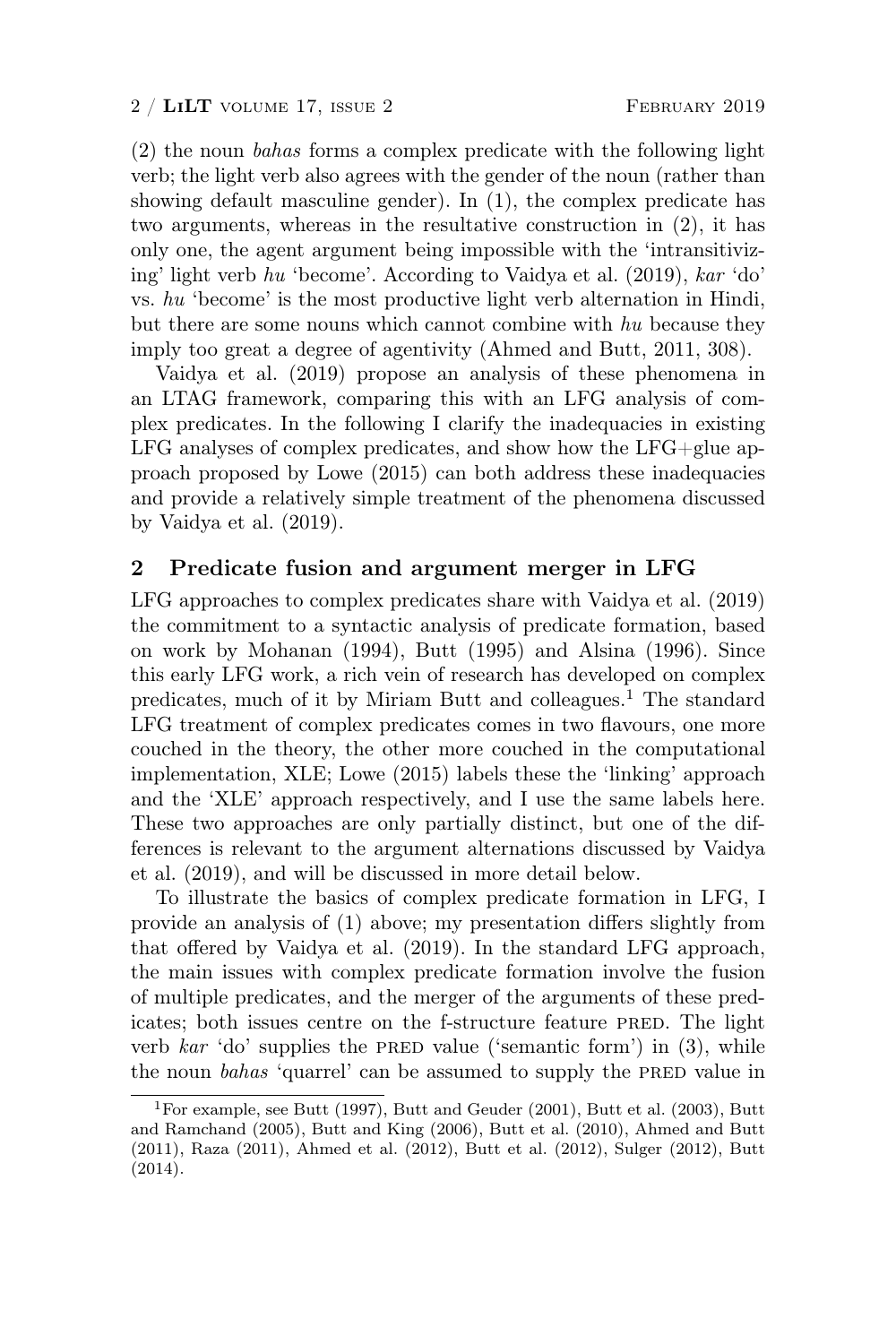$$
(4)
$$
.

(3) 
$$
(\uparrow \text{PRED}) = 'do \langle \text{AGENT}, \text{ %PRED} \rangle'
$$
  
\n $[-o]$   
\n(4)  $(\uparrow \text{PRED}) = 'quarrel \langle \text{AGENT}, \text{COMITATIVE} \rangle'$   
\n $[-o]$   $[+R]$ 

As shown here, subcategorization is specified both in terms of the semantic role of an argument, and by reference to the features  $\pm$ o or  $\pm$ R, which constrain the possible relations between semantic roles and grammatical functions, as defined by LFG's (Lexical) Mapping Theory (Bresnan and Kanerva, 1989). The details of this are unimportant for the present purposes.

When the light verb and noun form a monoclausal predicate, the two PREDs in  $(3)$  and  $(4)$  must fuse to create a single semantic form for the single clausal f-structure. The semantic form of the lexical verb supplies the value of the  $\%$ PRED variable in the argument structure of the light verb, and a process of argument merger associates (in this case) the agent of the light verb with the agent of the embedded predicate. The resulting semantic form is given in (5).

(5) 'do' ( AGENT 'quarrel' ( AGENT CONTATIVE )  
\n
$$
\begin{bmatrix} -0 \\ | \\ | \end{bmatrix}
$$
 (|-0])  $\begin{bmatrix} +R \\ | \\ | \end{bmatrix}$   
\nSUBJ

This results in the f-structure in (6) for the sentence in (1).

$$
\begin{array}{c}\n\text{(6)} \quad \begin{bmatrix}\n\text{PRED} & \text{'do-quarrel/sUBJ, OBL}_{\text{comit}} \\
\text{SUBJ} & \begin{bmatrix}\n\text{PRED} & \text{'frog'}\n\end{bmatrix} \\
\text{OBL}_{\text{comit}} & \begin{bmatrix}\n\text{PRED} & \text{'scorption'}\n\end{bmatrix}\n\end{array}
$$

Lowe  $(2015)$  discusses a number of inadequacies in this standard approach. One is the precise method of predicate fusion, i.e. how the two PRED values in  $(3)$  and  $(4)$  fuse into the single semantic form in  $(5)$ and (6). The standard approach makes use of the restriction operator \, defined by Kaplan and Wedekind (1993) as follows:

(7) If  $f$  is an f-structure and  $a$  is an attribute:  $f\{a = f\}_{\text{Dom}(f) - \{a\}} = \{< s, v > \in f\{s \neq a\}$ 

By this definition, the f-structure  $f\setminus a$  is identical to the f-structure that results from removing the attribute  $\alpha$  from the f-structure f. Predicate fusion works by unifying the f-structure of the light verb (which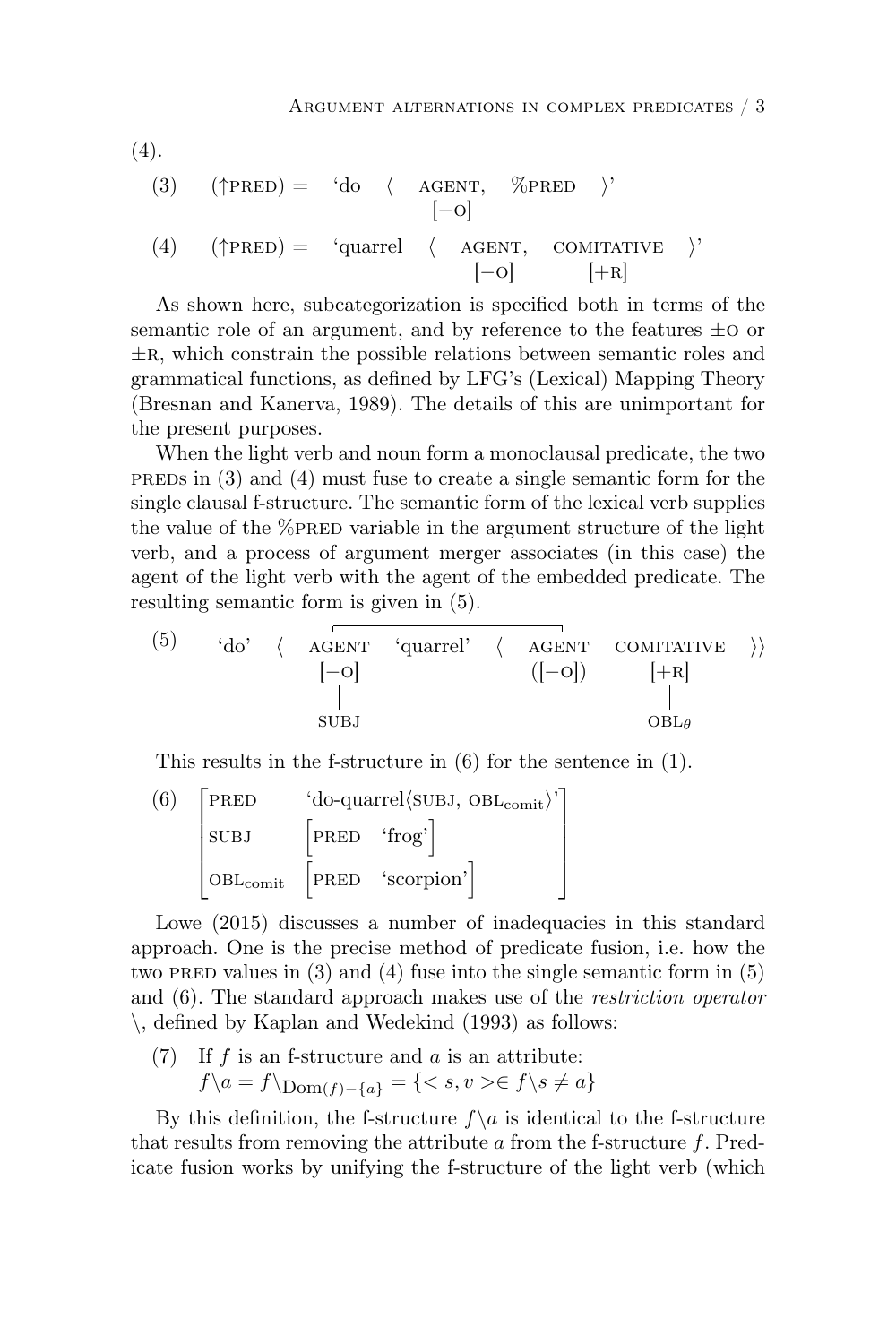equals the f-structure for the clause) with the f-structure that results from removing the PRED attribute from the f-structure of the embedded predicate, and at the same time specifying the role of the embedded pred within the clausal pred. So, given the schematic decomposition of PRED features in  $(8)$ , the phrase structure rule in  $(9)$  will create a unified f-structure with an appropriately fused PRED feature.

$$
(8) \quad 'FN \langle \text{ ARG}_1, \text{ARG}_2 \rangle'
$$

(9) 
$$
V \rightarrow V_{main}
$$
  $V_{light}$   
\n $\downarrow \text{PRED} = \uparrow \text{PRED} \uparrow = \downarrow$   
\n $(\uparrow \text{PRED} \text{ ARG}_2) = (\downarrow \text{PRED})$ 

Vaidya et al. (2019) refer to restriction as a 'nonmonotonic' operation which effectively 'deletes' information in the formation of the monoclausal f-structure. This is not, in fact, the case, but their claim does reflect the slightly misleading way in which restriction is used in such analyses. Restriction is a well-defined set-theoretic operation, and is thoroughly monotonic: it does not delete or remove information from an f-structure, but rather specifies an f-structure which is identical to some other f-structure except in that it lacks one or more attributes.<sup>2</sup> But as discussed by Lowe (2015), this is problematic for the standard LFG approach, because it implies (or rather, necessitates) the existence of a distinct f-structure for the embedded predicate. That is, the intuition behind the use of restriction is that complex predicates are fundamentally monoclausal, and that both light verb and lexical predicate should co-head a single clausal f-structure. What is usually ignored is that restriction can only achieve this if, or rather because, there also exists a separate f-structure headed by the embedded predicate alone. The existence of such an f-structure is necessitated by the (monotonic) definition of the restriction operator, yet it crucially undermines the monoclausality of the resulting analysis.

A further problem with LFG's linking approach to complex predicates is the precise mechanism of argument merger, that is how, for example, the AGENT argument of bahas 'quarrel' is merged with the agent argument of the light verb, resulting in a single argument to be mapped to a grammatical function. While there has been considerable work within the linking approach on the argument structure relations involved, and on the mapping from merged arguments to grammatical functions, any formalization of argument merger itself is lacking.

<sup>2</sup>Thinking of it in set-based terms: f-structures are sets of attribute-value pairs, and restriction simply defines an f-structure which is a proper subset of another independently defined f-structure.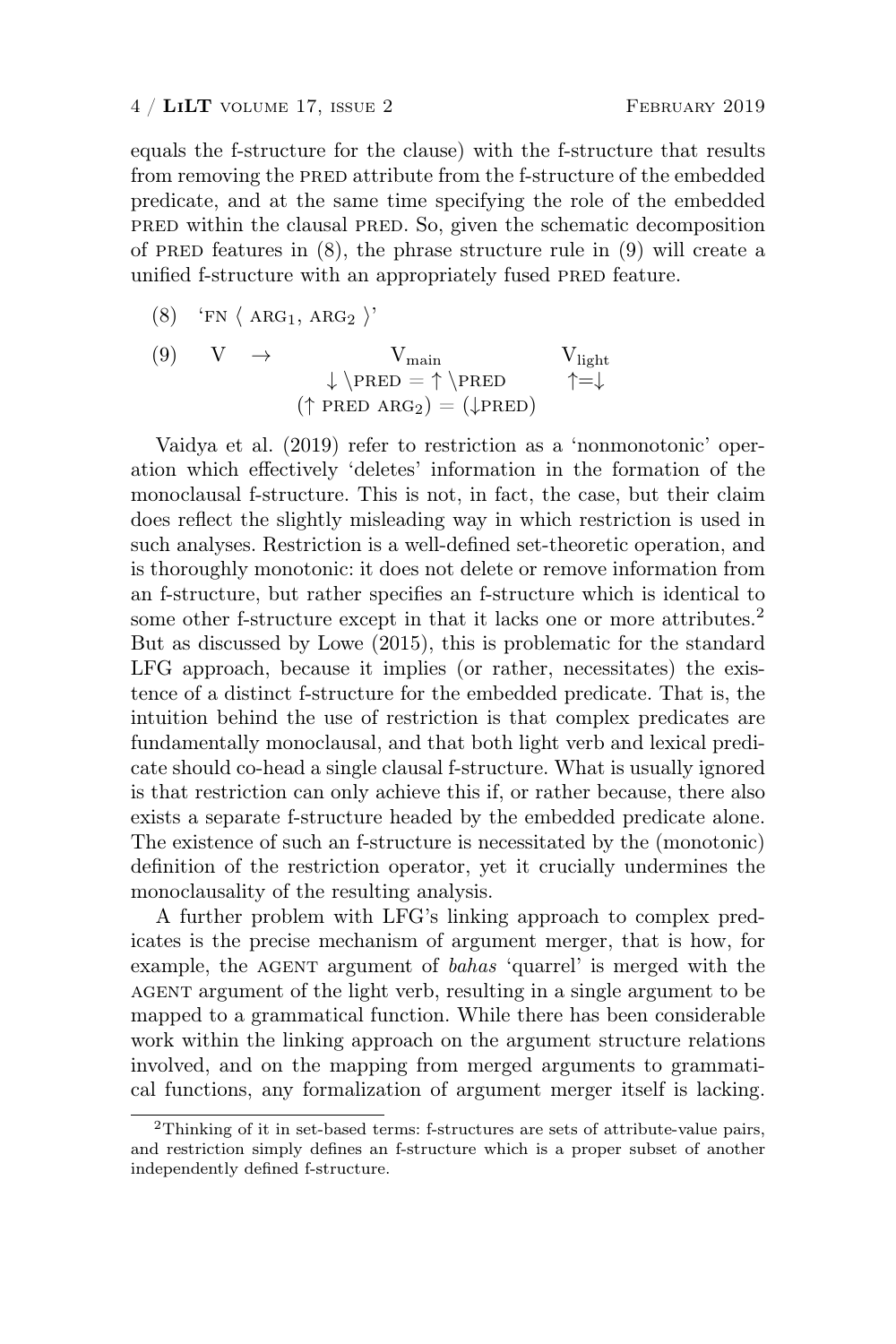Within the XLE approach, argument merger is avoided by taking a reduced view of the valency of the predicates involved. For example, the XLE treatment of 'do-quarrel' would take bahas 'quarrel' to be a monovalent predicate, not subcategorizing for an agent argument, as shown in  $(10).<sup>3</sup>$ 

 $(10)$   $(\uparrow$ PRED) = 'quarrel  $\langle$   $(\uparrow$ OBL<sub>comit</sub>)  $\rangle$ '

Notice that this approach to the subcategorization of 'quarrel' significantly simplifies the analysis of the kar vs. hu alternation discussed by Vaidya et al. (2019): there is no need to assume that 'quarrel' has two separate subcategorization frames, one which does, one which does not, select for an agent argument, as in Vaidya et al.'s LTAG analysis. If 'quarrel' selects for a single, non-agent, argument, then it can fuse with either kar or hu unproblematically to create a bivalent or monovalent predicate respectively.

Nevertheless, non-XLE linking approaches to complex predicates in LFG do assume the unformalized process of argument merger, and would ordinarily treat bahas 'quarrel' as having two distinct subcategorization frames, one of which (used when fusing with  $kar$ ) subcategorizes for an agent argument.

## 3 A glue analysis

Given the problems with the standard LFG approaches to complex predicates, in particular the question mark over their monoclausality and the lack of formalization of argument merger, it is worth considering an alternative. Compared with the wealth of syntactic analyses, there has been relatively little work in LFG on how semantics interacts with the syntax of complex predicate formation; exceptions include Kaplan and Wedekind (1993), Dalrymple et al. (1993), Andrews and Manning (1999), Andrews (2007), Homola and Coler (2013) and Lowe (2015). The latter is the only existing account of complex predicates within the standard 'new' glue format and within standard assumptions regarding the LFG architecture. In this section, I show how the approach of Lowe (2015) can simply and effectively handle the argument alternations discussed by Vaidya et al. (2019).

#### 3.1 Preliminaries

The two main weaknesses in the standard LFG approach to complex predicates both concern semantic forms (PRED features): firstly how se-

<sup>3</sup>Note that the details of Mapping Theory are not modelled in XLE, so 'quarrel' directly subcategorizes for an oblique argument (rather than for a comitative argument which is subsequently mapped to  $OBL_{comit}$ ).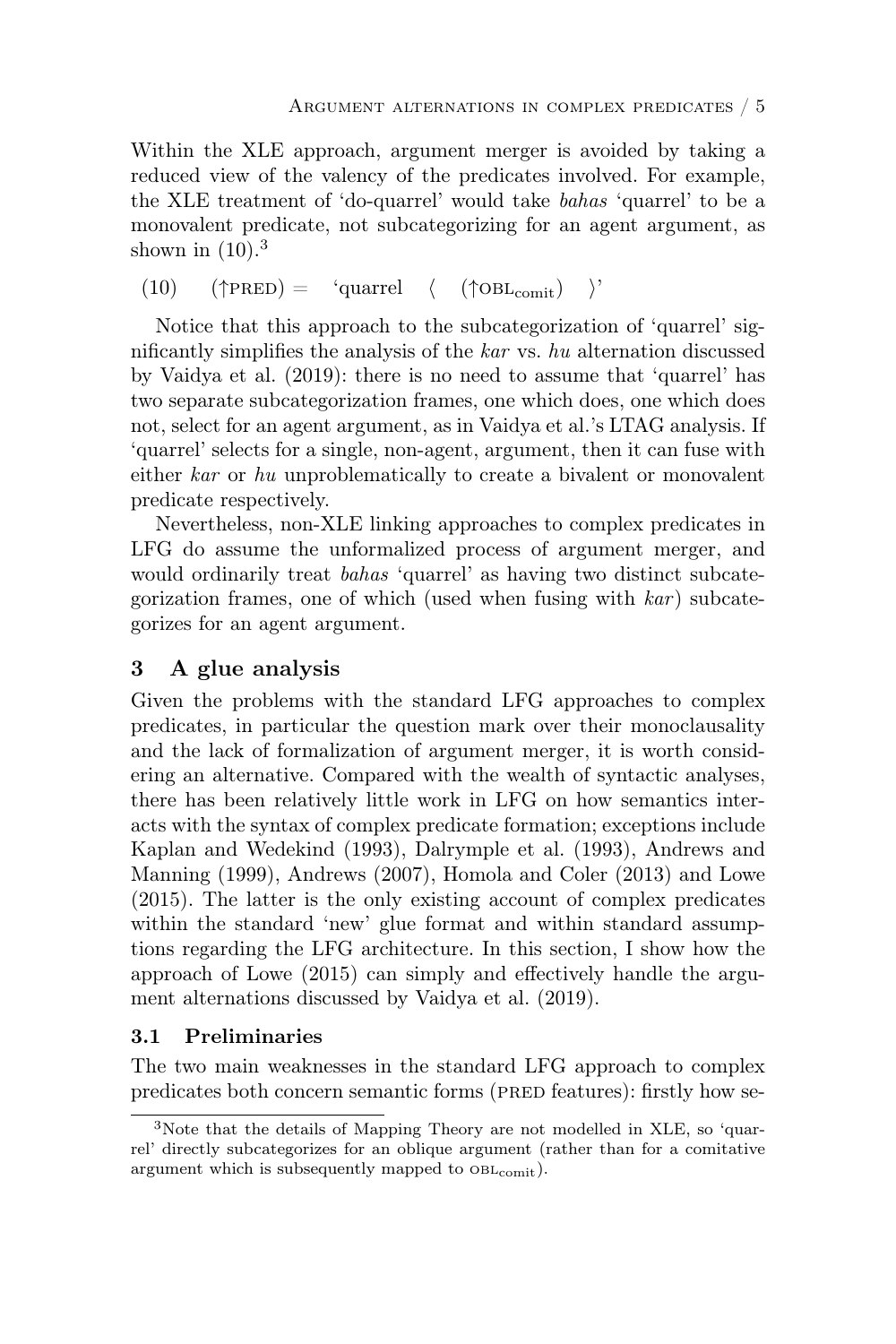mantic forms may fuse, and secondly how an argument of an embedded semantic form may be merged with an argument of the superordinate semantic form. Lowe (2015) builds on work by e.g. Asudeh and Giorgolo  $(2012)$  and Asudeh et al.  $(2014)$  within LFG+glue, which argues that much of the work traditionally attributed to argument structure in LFG can be done more simply using glue semantics.

F-structures are traditionally subject to certain well-formedness constraints, including COMPLETENESS and COHERENCE, which together require that any well-formed f-structure will contain all and only the governable grammatical functions subcategorized for by the PRED of that f-structure. Glue is crucially resource sensitive, meaning that as long as all syntactic arguments correspond to a semantic argument, the glue derivation necessarily requires all and only the subcategorized arguments to appear; glue thus automatically enforces COMPLETENESS and coherence, rendering them superfluous as f-structure constraints.<sup>4</sup> The consequence of this is that subcategorization frames are no longer required as part of f-structure PRED features, since constraints on subcategorization are almost entirely contained within the semantics (Kuhn, 2001, Asudeh, 2004, 2012, Asudeh and Giorgolo, 2012).

Within such a framework, semantic forms have little function besides ensuring the uniqueness of f-structures (Dalrymple et al., 1993, Andrews, 2008). This permits a significant simplification in the syntactic treatment of complex predicate formation: it is no longer necessary to model predicate fusion and argument merger in the f-structure, because the relevant properties captured by these processes no longer need to be represented in the f-structure. Lowe (2015) therefore proposes that in place of an f-structure like (6), the following f-structure should be assumed:

<sup>4</sup>Not all syntactic arguments are also semantic arguments, of course: expletive arguments, such as it and there in It rains and there is a problem, and nonthematic arguments of raising predicates, such as Bill in Bill seems to like cake, constitute exceptions. Syntactic constraints on expletive and nonthematic arguments cannot be captured by the resource sensitivity of glue, but they can be unproblematically handled by simple lexical constraints which are independently motivated. For example, the standard control equation in the lexical entry of raising verbs like seem,  $(\uparrow \text{sub})$  = ( $\uparrow \text{xcomp}$  subj), already requires seem to have a subject argument, and a necessary constraint in the lexical entry of rain, requiring its expletive subject to have the form it (rather than, say, there), e.g. ( $\uparrow$ subj FORM = c IT), likewise enforces the presence of a subject argument. Ruling out undesired expletive arguments can be done in the same way. Thus completeness and coherence are unnecessary as independent principles, since the fundamental principle of constraint-based grammar, mutual satisfaction of constraints, can do all the work.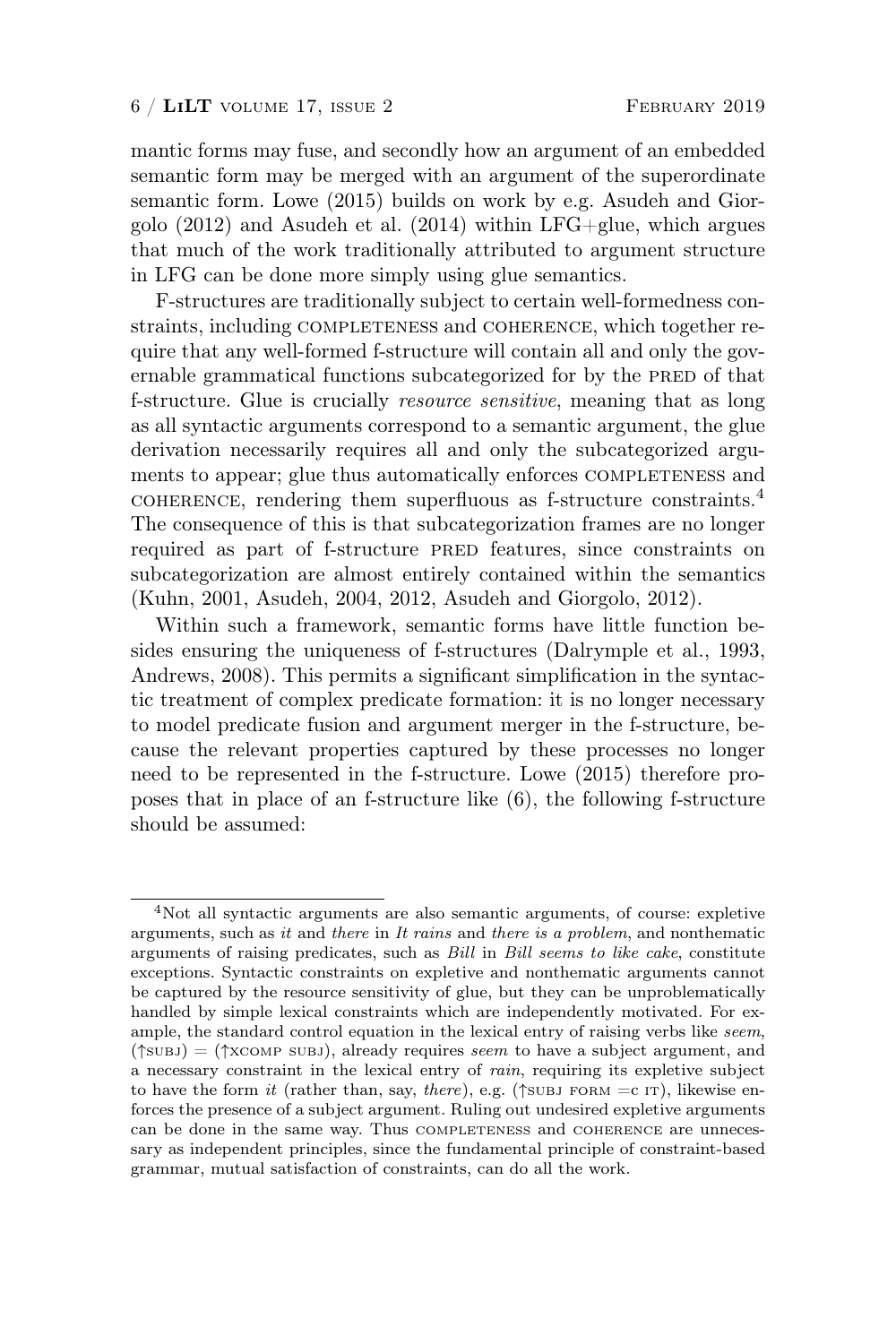$$
\begin{bmatrix} \text{PRED} & \text{'quarrel'} \\[.5em] \text{SUBJ} & \begin{bmatrix} \text{PRED} & \text{'frog'} \end{bmatrix} \\[.5em] \text{OBL}_{\text{comit}} & \begin{bmatrix} \text{PRED} & \text{'frog'} \end{bmatrix} \\[.5em] \end{bmatrix}
$$

The f-structure in (11) differs from that in (6) only in respect of the semantic form, which is now specified by the lexical head of the complex predicate alone. The light verb does not contribute a PRED feature, meaning that both lexical predicate and light verb can contribute to the same f-structure without the need for restriction. This in turn means that, in positive contrast with the standard LFG analysis, there is no separate f-structure for the embedded predicate alone. In the case of the light verb  $kar$ , Lowe (2015) assumes that it makes no contribution to the f-structure (besides requiring a subject argument), but other light verbs may contribute features, such as the permissive light verb de, which contributes the feature  $\langle$ PERMISSIVE,+ $>$ .

#### 3.2 Illustration

The main advantage of Lowe's (2015) glue account is its simple treatment of argument fusion. This is best illustrated with an example where lexical predicate and light verb have significantly different subcategorization frames; I therefore summarize the analysis of the sentence in (12) provided by Lowe (2015, 427–436).

(12) anjum-ne saddaf-ko citthii Anjum-ERG Saddaf-DAT note.NOM.F.SG write.INF.OBL likh-ne d-ii let-PERF F.SG

'Anjum let Saddaf write a note.'

 $(13)$  | PRED PRED 'write' permissive + subj [PRED 'Anjum'] OBJ<sub>goal</sub> [PRED 'Saddaf'] OBJ [PRED 'note'] 1 

The complex predicate in  $(12)$  consists of the lexical predicate *likh* 'write' and the permissive light verb de. The verb 'write' selects for an agent argument and a theme argument, which ordinarily surface as subject and object respectively. This is captured in the following lexical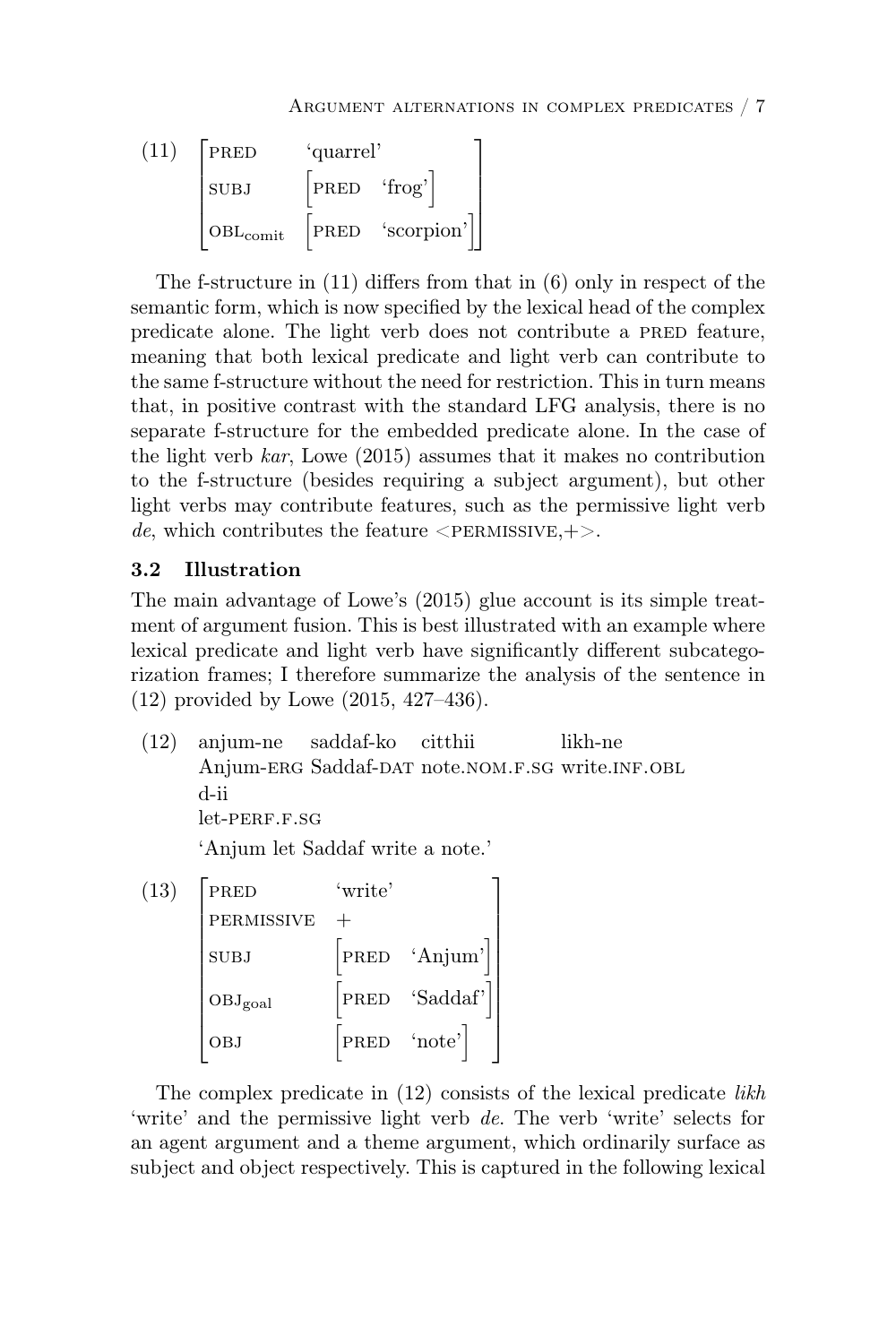$$
entry:5
$$

$$
(14)
$$

$$
\begin{array}{ll}\n\text{(} & \text{write'} & \text{V} \\
\text{(} \uparrow \text{PRED)} &= \text{'write'} \\
\text{(} \uparrow \text{SUBJ})_{\sigma} &= (\uparrow_{\sigma} \text{ ARG}_1) \\
\text{(} \uparrow \text{OBJ})_{\sigma} &= (\uparrow_{\sigma} \text{ARG}_2)\n\end{array}
$$
\n
$$
\begin{array}{ll}\n\lambda y. \lambda x. \lambda e. write(e) \land agent(e, x) \land theme(e, y) \\
\text{(} \uparrow_{\sigma} \text{ARG}_2) \rightarrow (\uparrow_{\sigma} \text{ARG}_1) \rightarrow (\uparrow_{\sigma} \text{EV}) \rightarrow \uparrow_{\sigma}\n\end{array}
$$

As a lexical predicate, likh 'write' contributes a semantic form to its f-structure by the equation ( $\uparrow$  PRED) = 'write'. It selects for a SUBJ and an obj, which are associated with the semantic structure attributes  $ARG<sub>1</sub>$  and  $ARG<sub>2</sub>$  respectively. Semantic composition is constrained by the glue term on the right-hand side of the meaning constructor, which is defined in relation to semantic structure attributes. Thus the theme of the act of writing is associated, via  $ARG_2$ , with the OBJ argument, and the agent of the act of writing is associated, via  $ARG_1$ , with the subj argument. Now consider the lexical entry of the permissive light verb de 'let':

 $(15)$  'let' V  $(\uparrow$  PERMISSIVE) = +  $(\uparrow \text{SUBJ})_{\sigma} = (\uparrow_{\sigma} \text{ARG}_1)$  $(\uparrow$  OBJ $_\theta)_\sigma$  =  $(\uparrow_\sigma$  ARG3)  $\lambda P.\lambda y.\lambda x.\lambda e. let (x, y, P(y, e))$ :  $[(\uparrow_{\sigma} A R G_1) \multimap (\uparrow_{\sigma} E V) \multimap \uparrow_{\sigma}] \multimap$  $(\uparrow_{\sigma} \text{ARG}_3) \multimap (\uparrow_{\sigma} \text{ARG}_1) \multimap (\uparrow_{\sigma} \text{EV}) \multimap \uparrow_{\sigma}$ 

According to this lexical entry, the light verb de does not contribute a PRED to its f-structure, but does contribute a feature  $\langle$ PERMISSIVE,+ $>$ , which can serve to identify the complex predicate in the f-structure. The lexical entry also requires that the light verb's f-structure contain a subj and an  $OBJ_\theta$  (corresponding to subcategorization for these arguments in the standard LFG approach). The subj and  $OBJ_\theta$  are associated with the semantic structure attributes  $ARG_1$  and  $ARG_3$  respectively.

The crucial issue is now how the meaning constructors for the lexical predicate and light verb combine, so that an appropriate meaning results, with each argument filling the appropriate role. Given the

<sup>5</sup>This representation can be further complicated in order to deal with argument structure alternations such as the passive, under the proposals of Findlay (2016); this is shown in §3.3. For the present illustration I abstract away from these details, and retain the simpler system of Asudeh and Giorgolo (2012).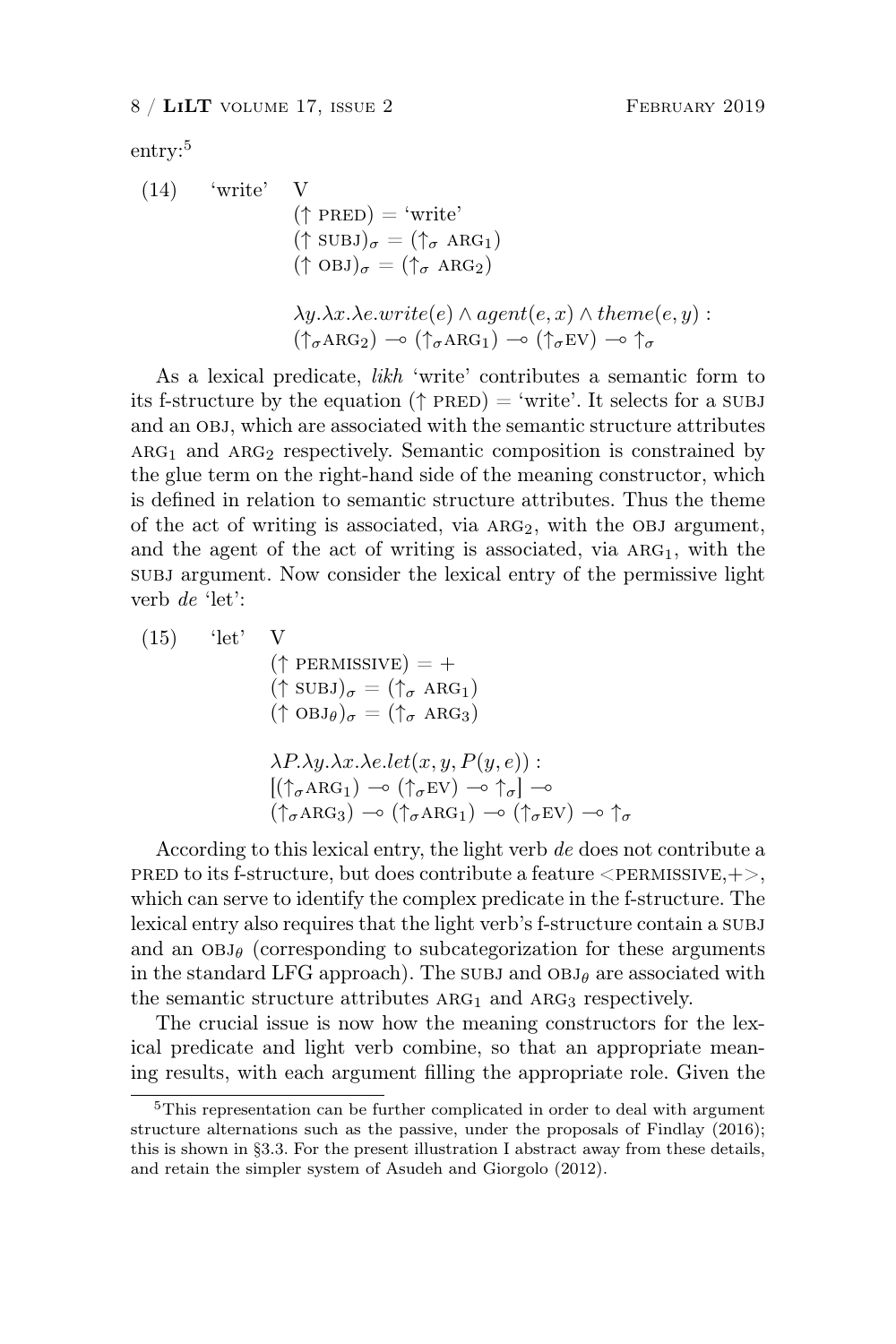f-structure in (13) and the lexical entry in (14), we appear to have a problem: in (14) the agent of the act of writing is associated with  $ARG<sub>1</sub>$ , which is linked with the subj, but in (13) the subj of the complex predicate is not the writer, but the permitter. The appropriate argument merger of the two predicates is accomplished by the meaning constructor for the light verb. This requires a predicate  $P$  which takes an argument,  $y$ , associated with the semantic structure  $ARG_1$ , and returns  $P$  embedded within the predicate *let*, but with  $y$  now associated with  $ARG<sub>3</sub>$  instead of  $ARG<sub>1</sub>$ , and  $ARG<sub>1</sub>$  now associated with the role of permitter (i.e.  $x$ , the first argument of  $let$ ). Effectively, then, the  $SUBJ=ARG_1$  argument of the embedded predicate has been 'merged' with, or rather redefined as, the  $OBJ_\theta=ARG_3$  of the light verb, and thereby of the complex predicate as a whole. The resulting meaning is precisely as desired:

(16) 
$$
\lambda z.\lambda y.\lambda x.\lambda e.let(x, y, [write(e) \land agent(e, y) \land theme(e, z)])
$$
 :  
 $(\uparrow_{\sigma} \text{ARG}_2) \rightarrow (\uparrow_{\sigma} \text{ARG}_3) \rightarrow (\uparrow_{\sigma} \text{ARG}_1) \rightarrow (\uparrow_{\sigma} \text{EV}) \rightarrow \uparrow_{\sigma}$ 

#### 3.3 Argument alternations

I now return to the examples in (1) and (2). The analysis of (1) is unproblematic under the present model. The lexical entries for the noun bahas 'quarrel' and kar 'do' are given in (17) and (18) respectively (cf. Lowe,  $2015$ ,  $437-438$ ).<sup>6</sup>

(17) 'quarrel' (†PRED) = 'quarrel'  
\n
$$
(\uparrow \text{SUBJ})_{\sigma} = (\uparrow_{\sigma} \text{ ARG}_1)
$$
\n
$$
(\uparrow \text{OBL}_{\theta})_{\sigma} = (\uparrow_{\sigma} \text{ARG}_4)
$$
\n
$$
\lambda y. \lambda x. \lambda e. \text{quarrel}(e) \land \text{agent}(e, x) \land \text{comitative}(e, y) :
$$
\n
$$
(\uparrow_{\sigma} \text{ARG}_4) \rightarrow (\uparrow_{\sigma} \text{ARG}_1) \rightarrow (\uparrow_{\sigma} \text{EV}) \rightarrow \uparrow_{\sigma}
$$
\n(18) 'do' († SUBJ)<sub>σ</sub> = ( $\uparrow_{\sigma} \text{ARG}_1$ )  
\n
$$
\lambda P. \lambda x. \lambda e. P(x, e) :
$$
\n
$$
[(\uparrow_{\sigma} \text{ARG}_1) \rightarrow (\uparrow_{\sigma} \text{EV}) \rightarrow \uparrow_{\sigma}] \rightarrow
$$

Under the assumption that 'quarrel' selects for both a subject and object argument, as shown in 
$$
(17)
$$
, the contribution of the light verb in this case is relatively trivial; it requires a subject argument associated with an  $ARG_1$  attribute in the s-structure, but exactly the same constraint appears in the lexical entry of 'quarrel', so the light verb adds

 $(\uparrow_{\sigma} \text{ARG}_1) \multimap (\uparrow_{\sigma} \text{EV}) \multimap \uparrow_{\sigma}$ 

<sup>&</sup>lt;sup>6</sup>The use of  $ARG_4$  rather than  $ARG_2$  for the second argument of 'quarrel' is based on Kibort's (e.g. 2007) argument structure model, adopted below.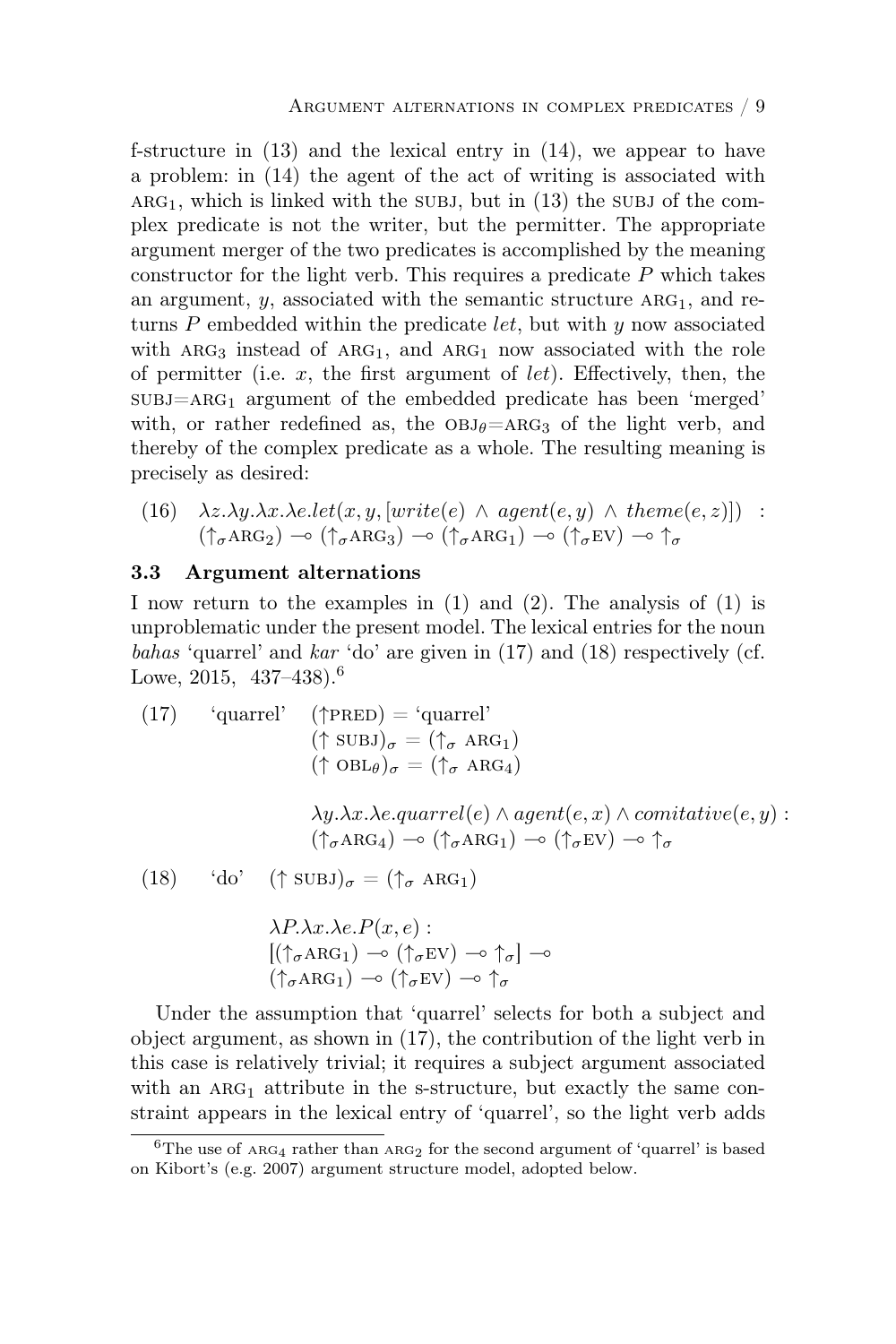nothing new. In this way the subject of the light verb and the subject of 'quarrel' are effectively 'merged'. The meaning contribution of the light verb is also trivial: it requires a predicate  $P$  with an argument  $x$ associated with  $ARG_1$  (as well as an event variable e associated with a semantic structure ev, but this is not important for the present purposes), and returns the same predicate unchanged. This reflects the fact that fundamentally the function of the light verb kar in complex predicates like this is to license nouns and adjectives as clausal predicates, and no more. The result of combining the two meaning constructors in (17) and (18) will therefore be the following, which in combination with the f-structure in (11) and relevant meanings for the two arguments, will give the desired meaning:

(19)  $\lambda y.\lambda x.\lambda e.quarrel(e) \wedge agent(e, x) \wedge comitative(e, y) : (\uparrow_{\sigma} \text{ARG}_4)$  $\sim (\uparrow_{\sigma} \text{ARG}_1) \sim (\uparrow_{\sigma} \text{EV}) \sim \uparrow_{\sigma}$ 

The resultative complex predicate with 'intransitivizing' hu 'become' is more interesting. To account for this, we need to adopt Findlay's (2016) augmentations to the model of Asudeh and Giorgolo (2012), mentioned in fn. 5. Findlay (2016) integrates Asudeh and Giorgolo's proposals with the model of argument structure developed by Kibort (2001, 2004, 2006, 2007, 2008), introducing flexibility into the associations between grammatical functions and s-structure  $ARG_x$  features, in order to account for argument alternations such as passivization. For example, the equation  $(\uparrow \text{SUBJ})_{\sigma} = (\uparrow_{\sigma} \text{ARG}_1)$  would, in Findlay's model, be rewritten as follows:

(20) { 
$$
( \uparrow \{SUBJ \mid OBL_{\theta} \})_{\sigma} = (\uparrow_{\sigma} ARG_{1}) | (\uparrow_{\sigma} ARG_{1})_{\sigma^{-1}} = \emptyset \}
$$

This still permits the s-structure feature  $ARG<sub>1</sub>$  to be associated with the subj grammatical function, but licenses other possibilities as well:  $ARG<sub>1</sub>$  may alternatively be associated with the grammatical function  $OBL_{\theta}$  (as in the passive), or ARG<sub>1</sub> may be associated with no grammatical function (e.g. in the passive with unrealized agent). Findlay (2016) shows that redefining the f-structure—s-structure argument specifications in this way efficiently captures a range of argument structure alternations and results in no undesired ambiguity. All such specifications given above could be rewritten in this way, with no technical problems arising for the analyses already presented.

We must therefore revise the lexical entry for *bahas* 'quarrel':<sup>7</sup>

<sup>&</sup>lt;sup>7</sup>In a slight modification of the Findlay-Kibort argument structure model, I assume that  $\text{ARG}_4$  can be mapped to  $\text{OBL}_\theta$  or  $\text{OBL}_\theta$ , that is in Kibort's (2007) terms  $ARG<sub>4</sub>$  can be specified as  $+R$ . Butt et al. (2010) likewise assume that argument slots may be prespecified as  $+R$ .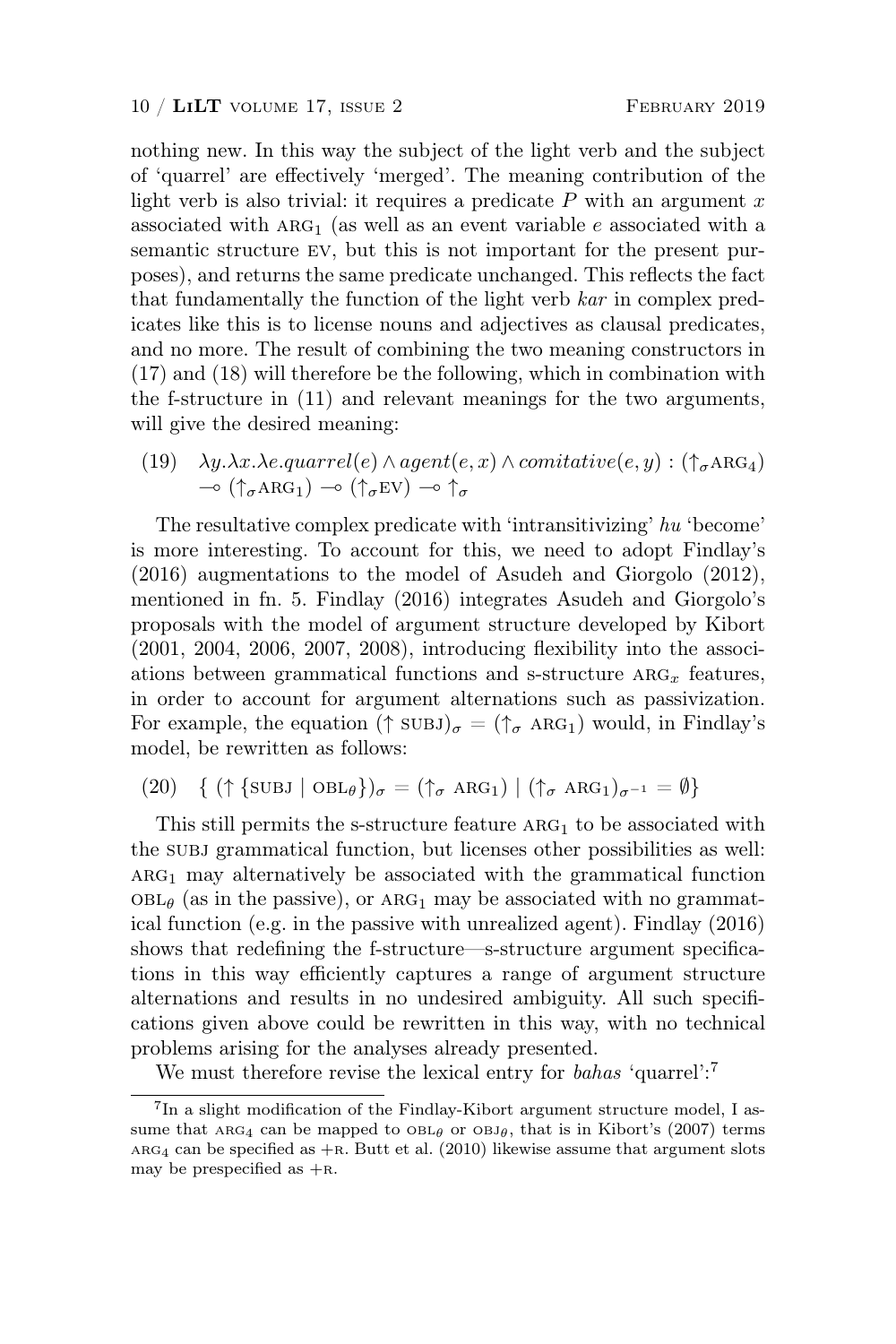(21) 'quarrel' (
$$
\uparrow
$$
PRED) = 'quarrel'  
\n{ ( $\uparrow$  {SUBJ | OBL $\theta$ }) $_{\sigma}$  = ( $\uparrow_{\sigma}$  ARG<sub>1</sub>) | ( $\uparrow_{\sigma}$  ARG<sub>1</sub>) $_{\sigma^{-1}}$  =  $\emptyset$ }  
\n{ ( $\uparrow$  {OBL $\theta$  | OBJ $\theta$ }) $_{\sigma}$  = ( $\uparrow_{\sigma}$  ARG<sub>4</sub>) | ( $\uparrow_{\sigma}$  ARG<sub>4</sub>) $_{\sigma^{-1}}$  =  $\emptyset$ }  
\n $\lambda y.\lambda x.\lambda e.quarrel(e) \wedge agent(e, x) \wedge comitative(e, y):$   
\n( $\uparrow_{\sigma}$ ARG<sub>4</sub>)  $\rightarrow$  ( $\uparrow_{\sigma}$ ERV)  $\rightarrow$   $\uparrow_{\sigma}$ 

In combination with the light verb  $kar$ , this will produce exactly the same output as the lexical entry in (17). It is now possible, however, for bahas to surface in alternative configurations, including configurations in which the agent is unexpressed. Consider now the following lexical entry for the light verb hu 'become':

(22) 'become'  $(\uparrow$ RESULTATIVE) = +

 $\lambda P \exists x . P(x) : \left[ (\uparrow_{\sigma} \text{ARG}_1) \multimap \uparrow_{\sigma} \right] \multimap \uparrow_{\sigma}$ 

Once again, the light verb does not contribute a PRED to the fstructure, but does contribute an identifying feature  $\langle$ RESULTATIVE,+ $>$ . The crucial feature of  $hu$  is its meaning constructor, which existentially quantifies the variable associated with the s-structure  $ARG_1$  in the meaning of the lexical predicate. In the case of 'quarrel', this is the agent argument. Since the argument is existentially quantified by the light verb, it must remain unexpressed on the surface, else there would be a resource surplus in the glue. Of the disjunction in the second line of  $(21)$ , then, the final disjunct must be taken: ARG<sub>1</sub> is associated with no grammatical function in the f-structure  $((\uparrow \sigma \text{ ARG}_1)_{\sigma^{-1}} = \emptyset)$ . By the disjunction in the third line of  $(21)$ , ARG<sub>4</sub> may be associated with the f-struture  $OBL_{\theta}$ ,  $OBL_{\theta}$ , or nothing. Since the meaning constructor requires a meaning associated with  $ARG<sub>4</sub>$ , the latter option is ruled out, and by standard mapping principles  $OBL_\theta$  will be chosen over  $OBL_\theta$ . The complex predicate will therefore have the meaning shown in (23), associated with the f-structure in (24).<sup>8</sup>

(23)  $\lambda y.\lambda e.\exists x.quarrel(e) \wedge agent(e, x) \wedge comitative(e, y) : (\uparrow_{\sigma} \text{ARG}_4)$  $\sim$  ( $\uparrow_{\sigma}$ EV)  $\sim$   $\uparrow_{\sigma}$ 

$$
\begin{bmatrix} \text{PRED} & \text{'quarrel'} \\ \text{RESULTATIVE} & + \\ \text{OBL}_{\text{comit}} & \text{PRED} & \text{'scorption'} \end{bmatrix}
$$

<sup>8</sup>As shown by Kibort (2006), there is strong evidence against the Subject Condition of Bresnan (2001, 311) in the existence of truly subjectless clauses in Polish; under the analysis presented here, the resultative complex predicate in Hindi would constitute a further example of a subjectless clausal construction.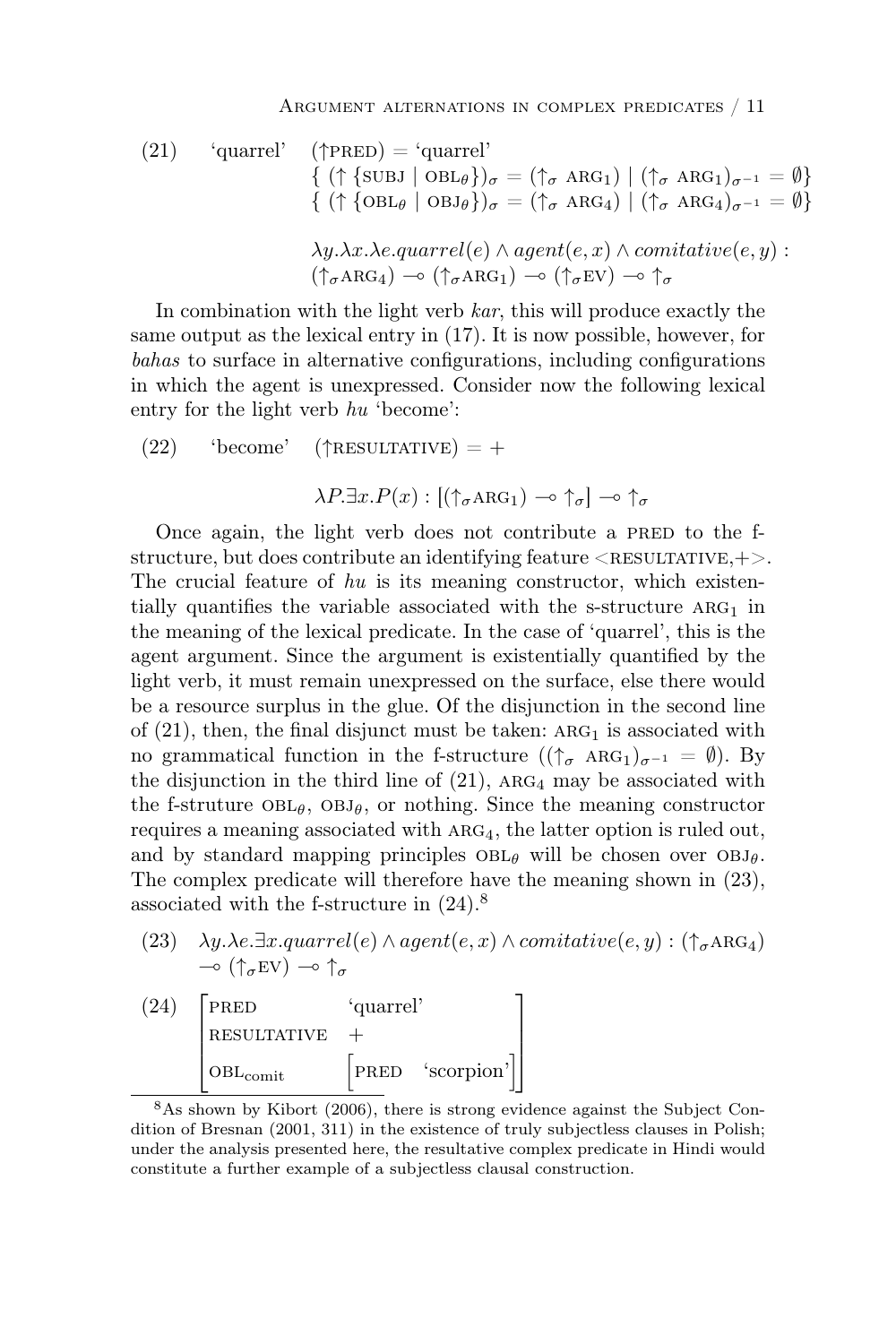#### 3.4 An alternative

We could alternatively assume, as in the XLE approach, that nouns such as bahas 'quarrel' do not subcategorize for agent arguments, but that such subcategorization is added, where required, by the light verb. In that case our analysis of the resultative construction with hu would be simpler, involving the following lexical entries:

(25) 'quarrel' (
$$
\uparrow
$$
PRED) = 'quarrel'  
\n{ ( $\uparrow$  {OBL $\theta$  | OBJ $\theta$ }) $\sigma$  = ( $\uparrow$  $\sigma$  ARG<sub>4</sub>) | ( $\uparrow$  $\sigma$  ARG<sub>4</sub>) $\sigma$ <sup>-1</sup> =  $\emptyset$ }  
\n $\lambda x.\lambda e.quarrel(e) \wedge comitative(e, x) :\n( $\uparrow$  $\sigma$  ARG<sub>4</sub>)  $\rightarrow$  ( $\uparrow$  $\sigma$  EV)  $\rightarrow$   $\uparrow$  $\sigma$   
\n(26) 'become' ( $\uparrow$ RESULTATIVE) = +  
\n $\lambda P.\lambda e.P(e) :\n[( $\uparrow$  $\sigma$  EV)  $\rightarrow$   $\uparrow$  $\sigma$ ]  $\rightarrow$  ( $\uparrow$  $\sigma$  EV)  $\rightarrow$   $\uparrow$  $\sigma$$$ 

Here, 'quarrel' requires only a single comitative argument, which will surface as the f-structure subj in the absence of other arguments. In contrast to  $(22)$ , in  $(26)$  the light verb hu 'become' contributes no meaning; its function is parallel to that of kar in (18).

Correspondingly, if 'quarrel' does not select for an agent argument, the lexical entry for kar 'do' must be altered, in order to add an agent argument to the meaning of the lexical predicate:

(27) 'do' {(
$$
\uparrow
$$
 {SUBJ | OBL $\theta$ }) $_{\sigma}$  = ( $\uparrow_{\sigma}$  ARG<sub>1</sub>) | ( $\uparrow_{\sigma}$  ARG<sub>1</sub>) $_{\sigma^{-1}}$  =  $\emptyset$ }  
 $\lambda P.\lambda x.\lambda e.P(e) \wedge agent(e, x):$   
[ ( $\uparrow_{\sigma}$ EV)  $\rightarrow \uparrow_{\sigma}$ ]  $\rightarrow$  ( $\uparrow_{\sigma}$ ARG<sub>1</sub>)  $\rightarrow$  ( $\uparrow_{\sigma}$ EV)  $\rightarrow \uparrow_{\sigma}$ 

In contrast to the standard LFG analyses of complex predicates, therefore, it is equally possible to assume that nouns like bahas are monovalent (as presented in this section) or bivalent (as in §3.3).

### 4 Conclusion

The standard LFG approach to complex predicates suffers from two main difficulties: the use of restriction, which undermines monoclausality, and a lack of formalization (or avoidance) of the process of argument merger. The LFG+glue approach developed by Lowe (2015) overcomes both these problems. I have shown here that the light verb alternations discussed by Vaidya et al. (2019) can be unproblematically captured by the LFG+glue approach. Crucially, the kar vs. hu alternation can be modelled without assuming multiple subcategorization frames for the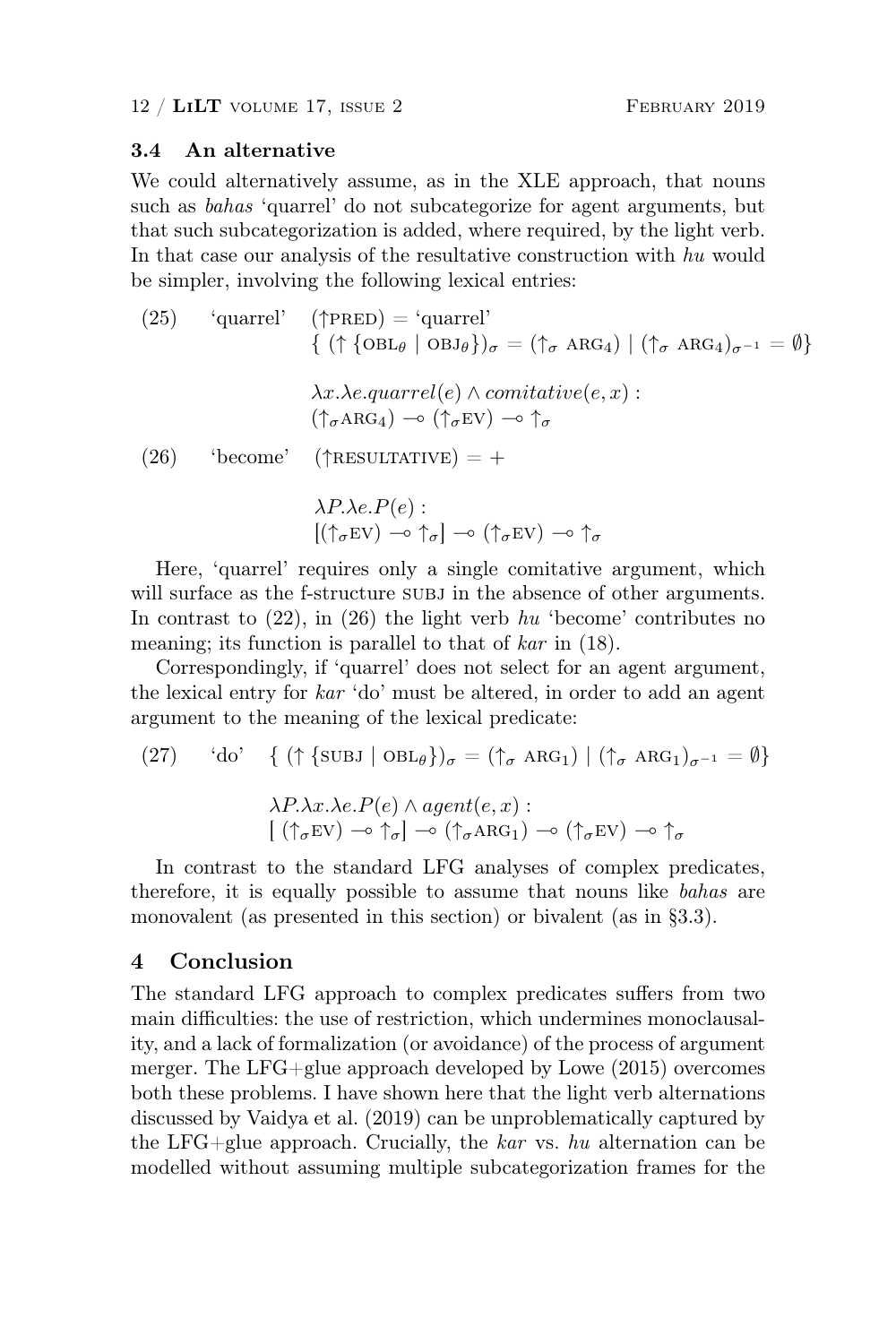lexical predicate, i.e. without assuming lexical ambiguity. The alternation can also be modelled unproblematically without prejudice as to whether nominal predicates like bahas 'quarrel' select for an agent ( $\approx$ subject) argument or not.

Note that the agreement phenomena discussed by Vaidya et al. (2019) are unproblematically captured by the LFG+glue analysis proposed here: since lexical predicate and light verb contribute to the same f-structure, if the noun supplies gender and number features to the fstructure, then the verb can agree with those features. Preventing such agreement in the case of nouns like yaad 'memory', a feminine noun which occurs with default masculine agreement on the verb, would be relatively trivial. There is no need, as suggested by Vaidya et al. (2019), to require the nominal predicate to somehow serve as the object of the light verb for agreement purposes.

Lowe (2015) acknowledges one significant weakness in his proposal: it provides no account of scope constraints in multiply embedded complex predicate constructions. As noted in Lowe (2015), this is not a weakness of the semantic analysis, but a broader issue with LFG's functional structure, which affects also the treatment of scope in recursive modification (Andrews and Manning, 1999). This issue has been taken up by Andrews (2018), who proposes changes to the standard approach to f-structure within LFG which resolves these issues. As shown for the semantics of adjectival modification by Andrews (2018), it would require only a relatively minor set of changes to the glue terms provided above in order to integrate the present LFG+glue proposal with Andrews's approach to f-structure, eliminating the one major weakness of Lowe's (2015) approach.

# Acknowledgments

My work on this topic benefitted from the input of various people, including Avery Andrews, Jamie Findlay, Louisa Sadler, Kersti Börjars, Andrew Spencer and Peter Austin. All errors are my own. I am also grateful to Annie Zaenen for inviting me to contribute to this issue.

### References

- Ahmed, Tafseer and Miriam Butt. 2011. Discovering semantic classes for Urdu N-V complex predicates. In Proceedings of the Ninth International Conference on Computational Semantics (IWCS 2011), pages 305–309. Stroudsburg, PA: Association for Computational Linguistics.
- Ahmed, Tafseer, Miriam Butt, Annette Hautli, and Sebastian Sulger. 2012. A reference dependency bank for analyzing complex predicates. In N. Calzolari, K. Choukri, T. Declerck, M. Uğur Doğan, B. Maegaard, J. Mariani,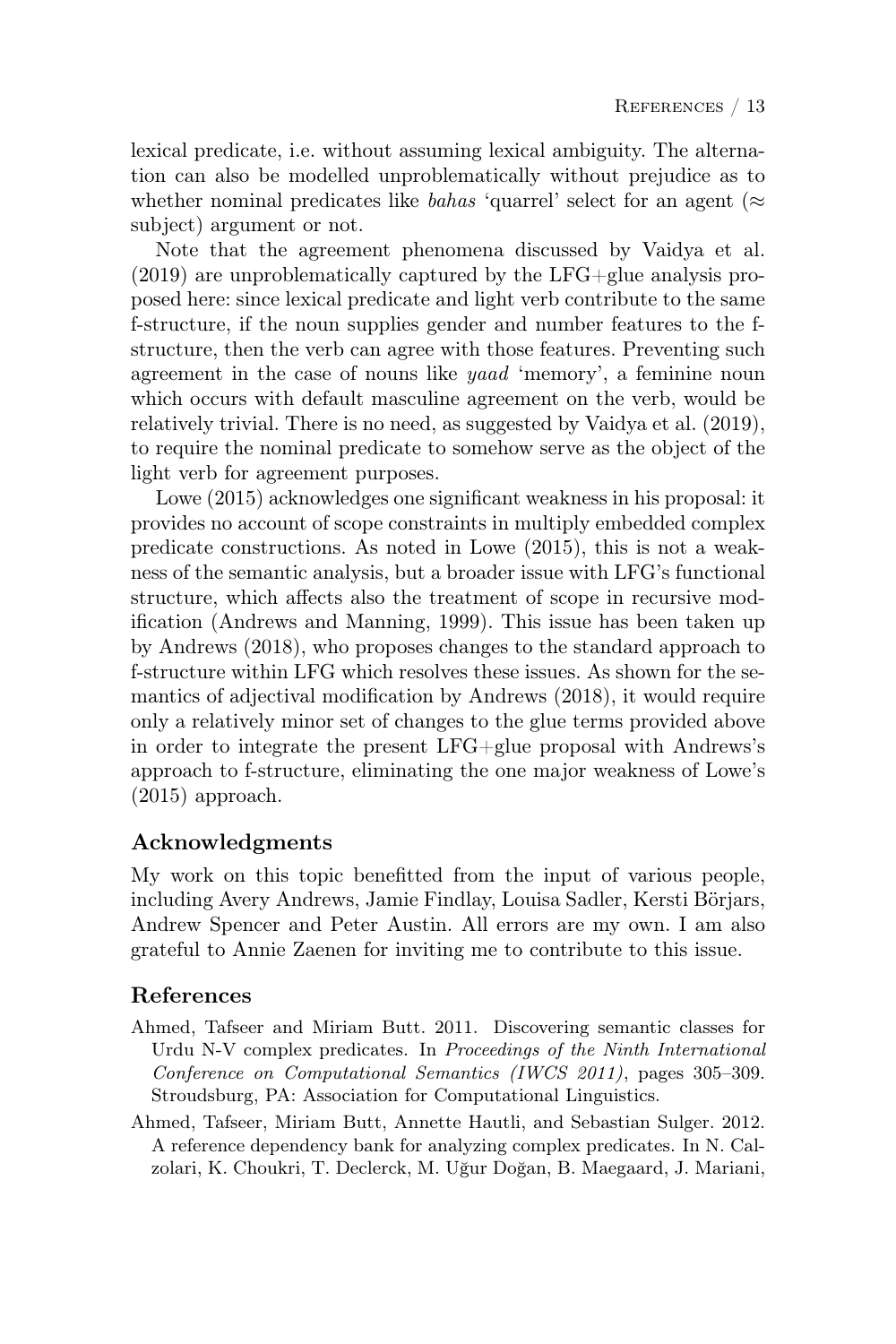J. Odijk, and S. Piperidis, eds., Proceedings of the Eighth International Conference on Language Resources and Evaluation (LREC'12). European Language Resources Association (ELRA).

- Alsina, Alex. 1996. The Role of Argument Structure in Grammar. Stanford, CA: CSLI Publications.
- Andrews, Avery D. 2007. Projections and glue for clause-union complex predicates. In M. Butt and T. H. King, eds., Proceedings of the LFG07 Conference, pages 44–65. Stanford, CA: CSLI Publications.
- Andrews, Avery D. 2008. The Role of PRED in LFG+Glue. In M. Butt and T. H. King, eds., Proceedings of the LFG08 Conference, pages 47–67. Stanford, CA: CSLI Publications.
- Andrews, Avery D. 2018. Sets, heads and spreading in LFG. Journal of Language Modelling 6(1):131–174.
- Andrews, Avery D. and Christopher D. Manning. 1999. Complex Predicates and Information Spreading in LFG. Stanford, CA: CSLI Publications.
- Asudeh, Ash. 2004. Resumption as Resource Management. Ph.D. thesis, Stanford University.
- Asudeh, Ash. 2012. The Logic of Pronominal Resumption. Oxford: Oxford University Press.
- Asudeh, Ash and Gianluca Giorgolo. 2012. Flexible Composition for Optional and Derived Arguments. In M. Butt and T. H. King, eds., Proceedings of the LFG12 Conference, pages 64–84. Stanford, CA: CSLI Publications.
- Asudeh, Ash, Gianluca Giorgolo, and Ida Toivonen. 2014. Meaning and valency. In M. Butt and T. H. King, eds., Proceedings of the LFG14 Conference, pages 68–88. Stanford, CA: CSLI Publications.
- Bresnan, Joan. 2001. Lexical-Functional Syntax. Oxford: Blackwell.
- Bresnan, Joan and Jonni M. Kanerva. 1989. Locative Inversion in chichewa: A Case Study of Factorization in Grammar. Linguistic Inquiry 20:1–50.
- Butt, Miriam. 1995. The Structure of Complex Predicates in Urdu. Stanford, CA: CSLI Publications.
- Butt, Miriam. 1997. Complex predicates in Urdu. In A. Alsina, J. Bresnan, and P. Sells, eds., Complex Predicates. Stanford, CA: CSLI Publications.
- Butt, Miriam. 2014. Control vs. complex predication: Identifying non-finite complements. Natural Language  $\mathcal B$  Linguistic Theory 32(1):165–190.
- Butt, Miriam, Tina Bögel, Annette Hautli, Sebastian Sulger, and Tafseer Ahmed. 2012. Identifying Urdu complex predication via bigram extraction. In Proceedings of the 24th International Conference on Computational Linguistics (COLING12), pages 409–424.
- Butt, Miriam and Wilhelm Geuder. 2001. On the (semi)lexical status of light verbs. In N. Corver and H. van Riemsdijk, eds., Semi-Lexical Categories: On the Content of Function Words and the Function of Content Words, pages 323–370. Berlin: Mouton de Gruyter.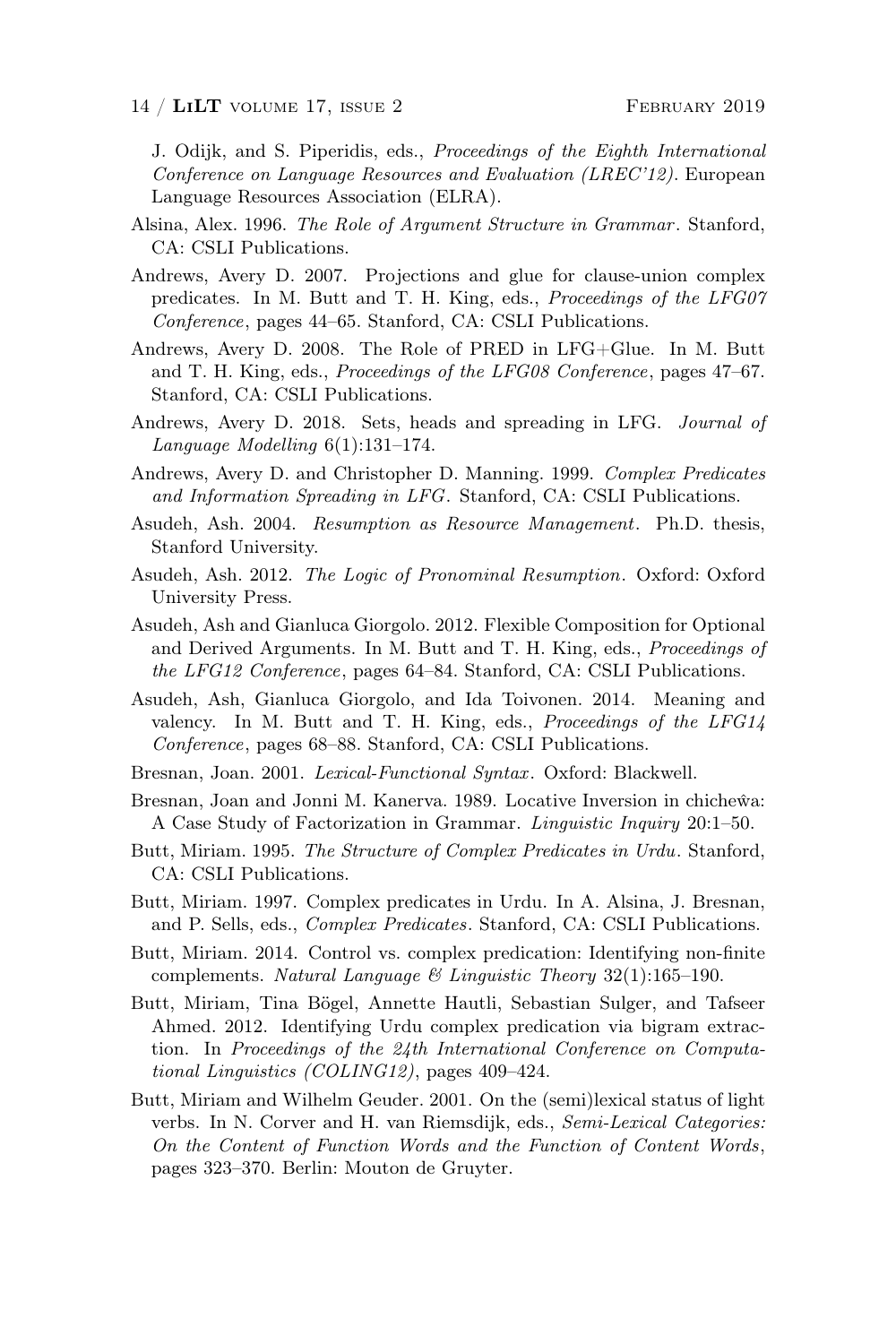- Butt, Miriam and Tracy Holloway King. 2006. Restriction for morphological valency alternations: The Urdu causative. In M. Butt, M. Dalrymple, and T. H. King, eds., Intelligent Linguistic Architectures: Variations on themes by Ronald M. Kaplan, pages 235–358. Stanford, CA: CSLI Publications.
- Butt, Miriam, Tracy Holloway King, and John T. Maxwell, III. 2003. Complex predicates via restriction. In M. Butt and T. H. King, eds., Proceedings of the LFG03 Conference. Stanford, CA: CSLI Publications.
- Butt, Miriam, Tracy Holloway King, and Gillian Ramchand. 2010. Complex predication: How did the child pinch the elephant? In L. Uyechi and L. H. Wee, eds., Reality Exploration and Discovery: Pattern Interaction in Language & Life. A Festschrift for K. P. Mohanan, pages 231–256. Stanford, CA: CSLI Publications.
- Butt, Miriam and Gillian Ramchand. 2005. Complex aspectual structure in Hindi/Urdu. In N. Erteschik-Shir and T. Rapoport, eds., The Syntax of Aspect, pages 117–153. Oxford: Oxford University Press.
- Dalrymple, Mary, Angie Hinrichs, John Lamping, and Vijay Saraswat. 1993. The resource logic of complex predicate interpretation. In K.-J. Chen and C.-R. Huang, eds., Proceedings of the 1993 Republic of China Computational Linguistics Conference (ROCLING). Hsitou National Park, Taiwan: Computational Linguistics Society of the Republic of China. Also published as Xerox Technical Report ISTL-NLTT-1993-08-03.
- Findlay, Jamie Y. 2016. Mapping theory without argument structure. Journal of Language Modelling 4(2):293–338.
- Homola, Petr and Matt Coler. 2013. Causatives as complex predicates without the restriction operator. In M. Butt and T. H. King, eds., Proceedings of the LFG13 Conference, pages 316–334. Stanford, CA: CSLI Publications.
- Kaplan, Ronald M. and Jürgen Wedekind. 1993. Restriction and correspondence-based translation. In Proceedings of the 6th Meeting of the EACL, pages 193–202. European Association for Computational Linguistics, Utrecht.
- Kibort, Anna. 2001. The Polish passive and impersonal in Lexical Mapping Theory. In M. Butt and T. H. King, eds., Proceedings of the LFG01 Conference, pages 163–183. Stanford, CA: CSLI Publications.
- Kibort, Anna. 2004. Passive and Passive-Like Constructions in English and Polish. Ph.D. thesis, University of Cambridge.
- Kibort, Anna. 2006. On three different types of subjectlessness and how to model them in LFG. In M. Butt and T. H. King, eds., *Proceedings of the* LFG06 Conference. Stanford, CA: CSLI Publications.
- Kibort, Anna. 2007. Extending the Applicability of Lexical Mapping Theory. In M. Butt and T. H. King, eds., Proceedings of the LFG07 Conference, pages 250–270. Stanford, CA: CSLI Publications.
- Kibort, Anna. 2008. On the Syntax of Ditransitive Constructions. In M. Butt and T. H. King, eds., *Proceedings of the LFG08 Conference*, pages 312–332. Stanford, CA: CSLI Publications.